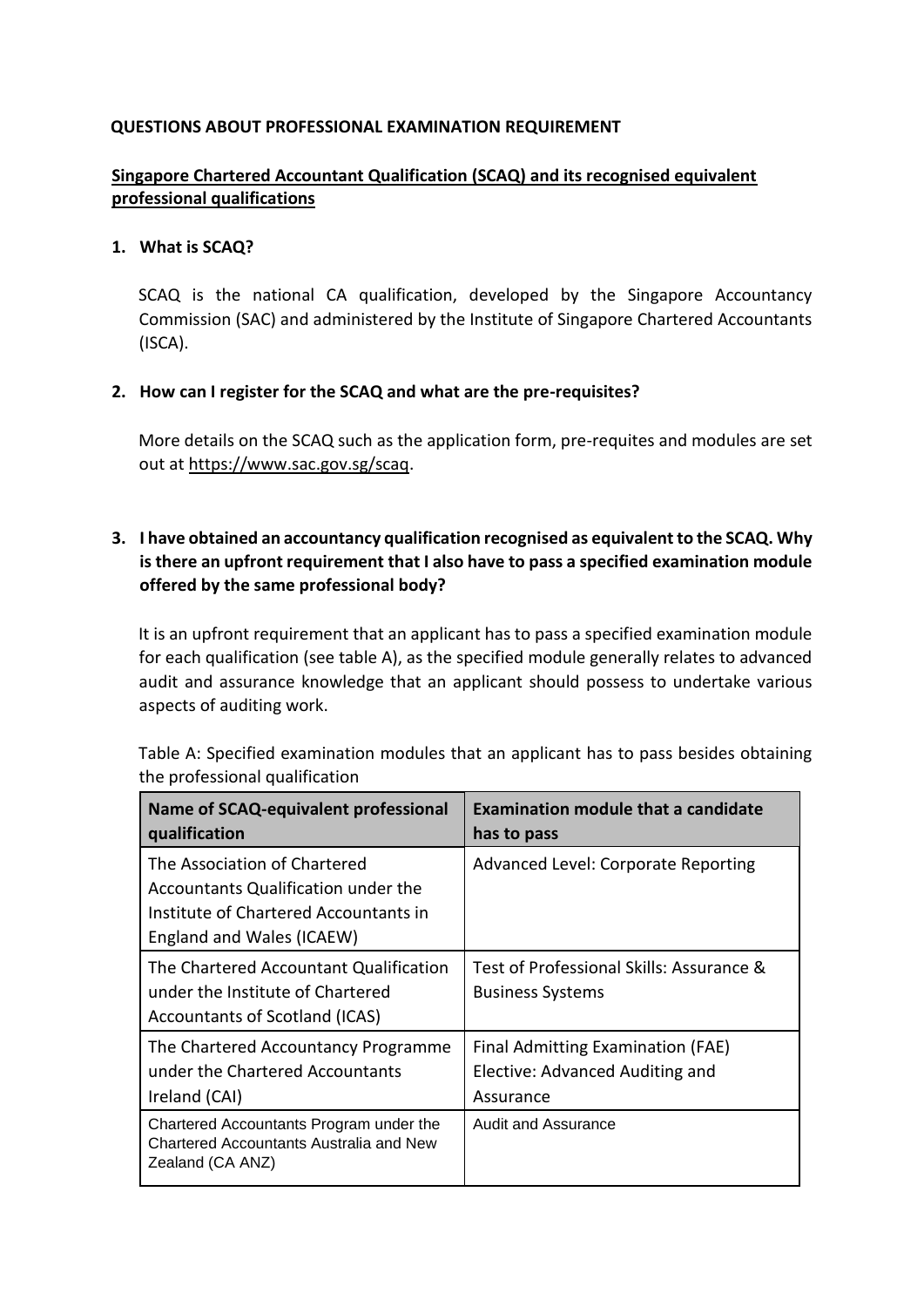**4. I have obtained an accountancy qualification recognised as equivalent to the SCAQ (e.g.**  *the Chartered Accountancy Programme under the Chartered Accountants Ireland***) but did not pass the specified examination module (e.g.** *FAE Elective: Advanced Auditing and Assurance***) for that qualification. In this regard, how can I still meet the professional examination requirement to be a public accountant?**

You would be deemed to have met the professional examination requirement if the foreign professional body conferring the accountancy qualification has granted you an exemption from the specified paper on the basis that you have completed an equivalent of the advanced audit and assurance module in your entry-level qualifications (e.g. your degree).

Otherwise, in the absence of said exemption by the foreign professional body, you could either:

- (a) approach the foreign professional body (which conferred the qualification to you) to take the specified examination module; or
- (b) write to ACRA for us to refer you to take the examination of SCAQ's Professional Programme: Assurance module offered by the SAC.
- **5. It is indicated that one of the professional examination requirements is that I have to pass an examination in** *Singapore Company Law* **and** *Singapore Taxation and Tax Management***, if I have less than 2 years of relevant local experience and have not passed the final examination in accountancy from a specified Institute of Higher Learning. What are the relevant Institutes of Higher Learning?**

For those who graduate prior to 1 January 2019, the relevant Institutes of Higher Learning and qualifications are:

- (i) The Singapore Polytechnic for the years 1961 to 1969;
- (ii) The University of Singapore;
- (iii) The Nanyang University of Singapore;
- (iv) The National University of Singapore;
- (v) The Nanyang Technological Institute;
- (vi) The Institute of Singapore Chartered Accountants Association of Chartered Certified Accountants of the United Kingdom Joint Scheme;

(vii)The Nanyang Technological University;

(viii) The Institute of Singapore Chartered Accountants Professional Examination; (ix) The Singapore Management University; and (x) The Singapore University of Social Sciences.

For those who graduate on or after 1 January 2019, the relevant Institutes of Higher Learning are:

(i) the National University of Singapore;